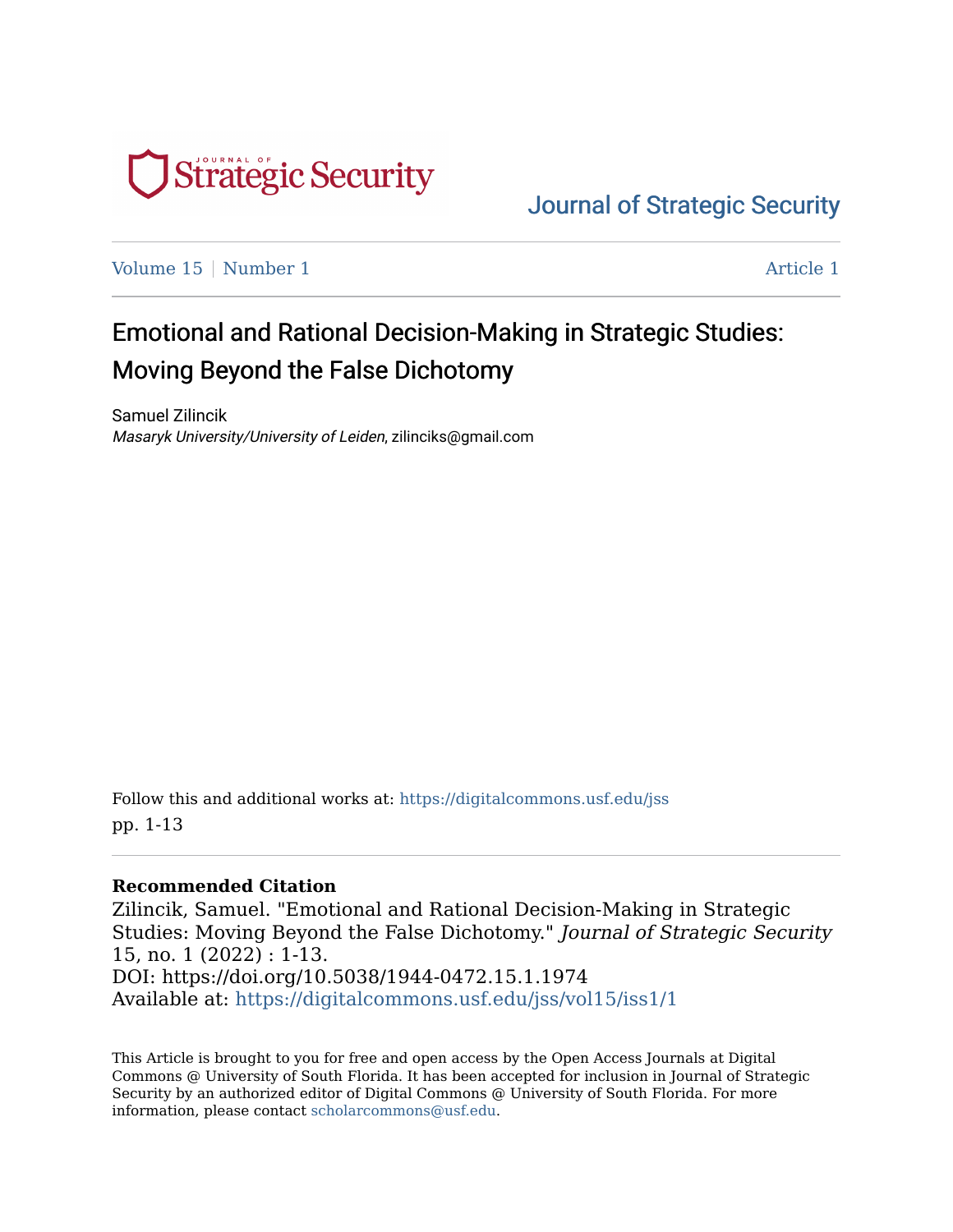## **Emotional and Rational Decision-Making in Strategic Studies: Moving Beyond the False Dichotomy**

#### Abstract

It is common, though erroneous, to think of rational and emotional decision-making as being opposed to each other. The binary distinction originated in Western philosophy and subsequently spread to other fields, including strategic studies. Strategic studies scholarship has nurtured this binary in two mainstream traditions, classical strategic theory and the coercion school. The distinction is fallacious because all strategically relevant decisions are emotional, and many of these decisions can be rational. Abandoning the false dichotomy is necessary for the field to remain relevant and for strategists to better understand their choices and the decisions made by their adversaries. Accordingly, this article proposes a new way of thinking about the role of emotions in strategic decisionmaking, one that starts from the appreciation that all strategically relevant choices are emotional.

#### Acknowledgements

The author would like to thank Isabelle Duyvesteyn and Jeffrey Michaels for reviewing the earlier versions of the manuscript.

This article is available in Journal of Strategic Security: [https://digitalcommons.usf.edu/jss/vol15/iss1/](https://digitalcommons.usf.edu/jss/vol15/iss1/1) [1](https://digitalcommons.usf.edu/jss/vol15/iss1/1)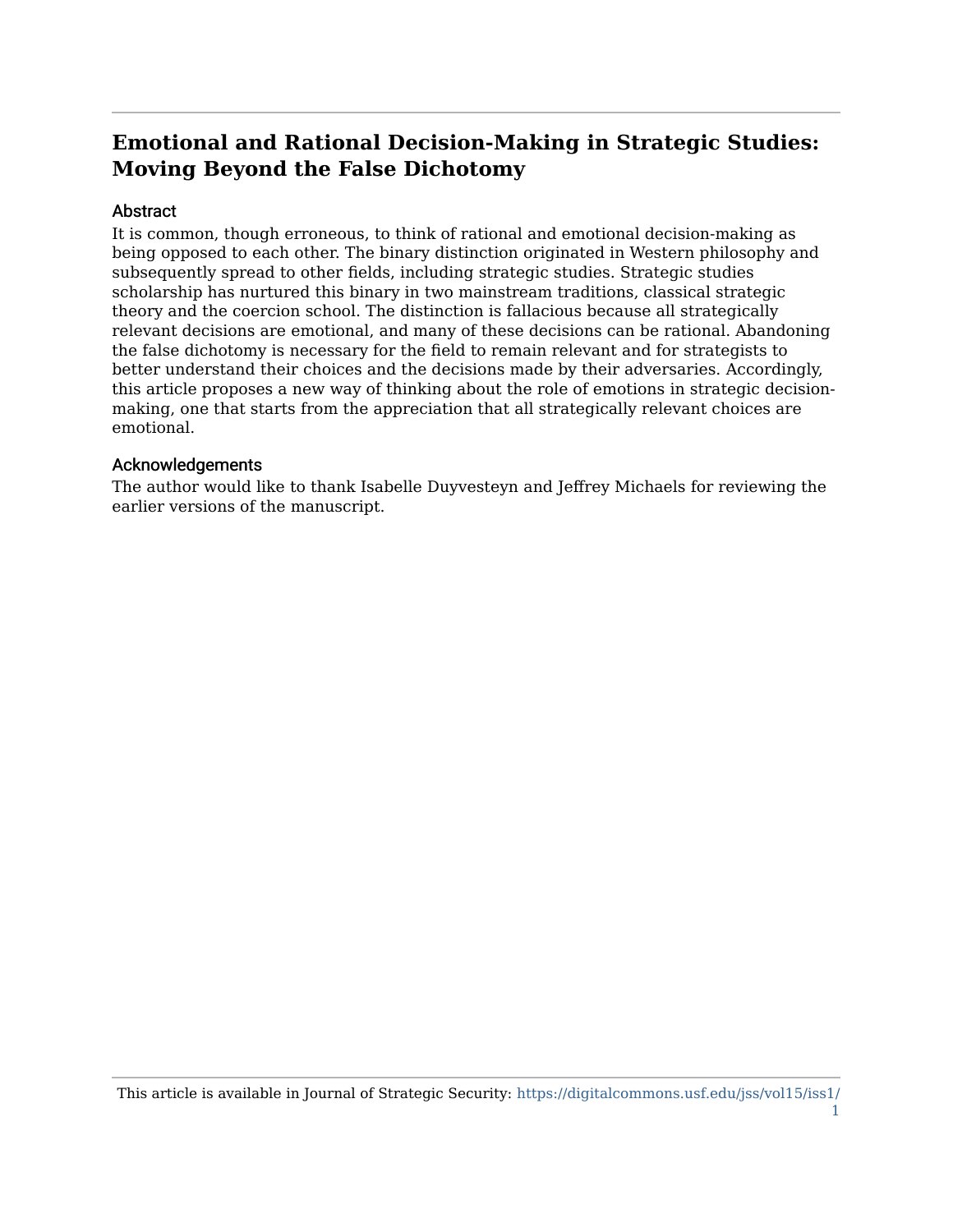# **Introduction**

Although strategic theory is primarily famous for its trinities, it is equally fond of binaries.<sup>1</sup> Binary thinking can be useful. For example, the distinction between war and peace is reasonable because it appreciates how things change when actors decide to employ organized violence to resolve their political disagreements. Despite the on-going questioning of that binary from the proponents of the concepts such as hybrid war and gray-zone conflict, the distinction between war and peace remains analytically and practically useful. <sup>2</sup> Binary thinking can also lead to irrelevant distinctions. In strategic studies, distinguishing between state and non-state actors makes little sense because there is no clear pattern of strategy-making associated with either type of actor. <sup>3</sup> But binaries can also become fallacious, thus turning into false dichotomies. The fallacy occurs when the two options presented are inseparable or when more options are available. It is the tendency to divide the inseparable that is the most prominent form of false dilemma in strategic studies. For example, some theorists divide military actions into attrition and manoeuvre, ignoring the fact that each of them is an essential part of the other one.<sup>4</sup> They also contrast wars of choice and wars of necessity, when all wars begin with the defender choosing to parry the adversary's blow.<sup>5</sup> This form of false dilemma impedes clarity of thinking because it deceives us about the real options at our disposal and makes it difficult to appreciate nuances associated with complex phenomena.

One prevalent false dichotomy in strategic studies is the notion that decision-making in strategic practice is either emotional or rational. This article understands emotions as stimulated feelings that shape cognition and behaviour.<sup>6</sup> Rationality denotes the pursuit of reasonable objectives, doing so effectively, or both.<sup>7</sup> Although the roots of the distinction are ancient in origins, this distinction has prevailed in two main traditions of strategic studies. Classical strategists have nurtured the dilemma by propagating interpretations of Clausewitzian theory of war that contrast emotion and rationality as two opposing forces, each pulling the character of war in a different direction. In contrast, coercion theorists have propagated the distinction by assuming that emotions inevitably impede rational-decision making, the latter being a necessary requirement for successful coercion. The two traditions retain prominence within the field, and the distinction is still popular, despite the occurrence of some more nuanced treatments recently.<sup>8</sup>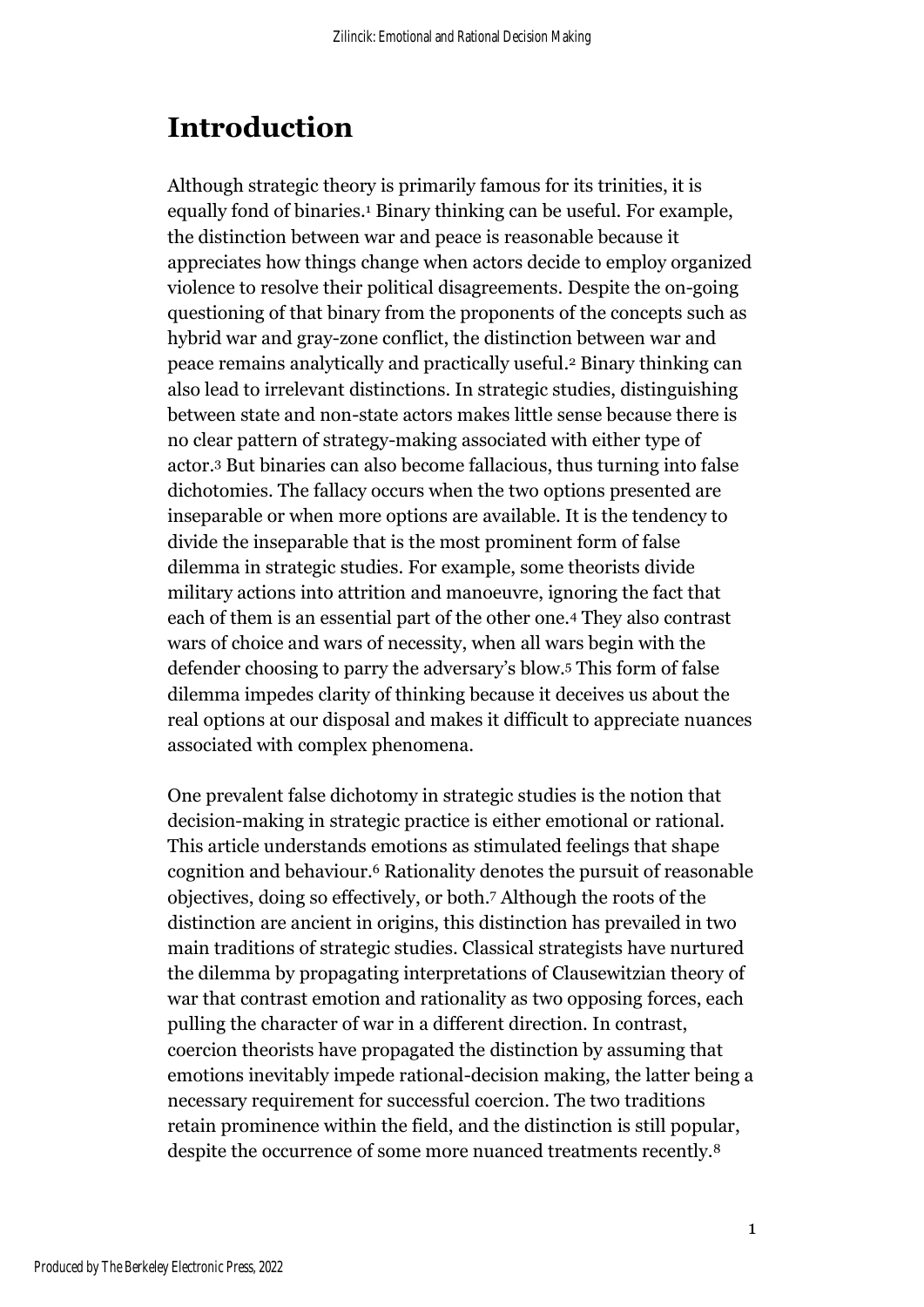The binary is fallacious because all strategically relevant decisions are emotional, and many of them are also rational. Recent emotion research clearly shows the supposed distinction between emotional and rational decisions is illusory.<sup>9</sup> Emotions are an essential part of cognition.<sup>10</sup> They enable us to make decisions by helping us to choose between competing values at any given moment. People with no capacity to feel emotions cannot make even the most straightforward decisions because they do not care about the consequences of their actions.<sup>11</sup> In this sense, all choices are emotional. This observation applies even more strongly in strategic practice where so much is at stake and where emotions tend to be particularly intense. Furthermore, many of these emotional choices can be rational if the emotional character and intensity correspond to the situation at hand. For these reasons, distinguishing between emotional and rational decisions does not make sense.

The prevalence of this false dichotomy has negative consequences on the field of strategic studies and on the practice of strategy, which I understand as the use of military power to submit the adversary to one's will. The obvious problem is that the binary does not correspond to reality, it does not capture how the real-world decision-making works. That alone is a reason for concern for any scholar who wants to know the truth. Yet the binary is also harmful in its consequences because it inhibits the ability of the strategic studies scholars to understand how practitioners make choices concerning the use of military power. Subsequently, scholars of strategic studies may derive wrong lessons from the study of strategic history based on this impaired understanding of decision-making. The binary is at least equally problematic when it comes to strategic practice, as it deceives strategists about how they make their decisions. For example, the binary implies that once strategists make decisions under the influence of emotions, these decisions cannot be rational. However, as shown later in this article, emotions can often be beneficial to decisionmaking. Since the binary urges strategists to avoid emotions in their decision-making, it can have negative impact on the choices people make, or in extreme cases, it may prevent strategists from making any choices at all. Finally, the binary also deceives strategists concerning the decision-making of their adversaries. The binary would have us believe that when the adversary makes an emotional decision, that decision cannot be rational. Besides being incorrect, such an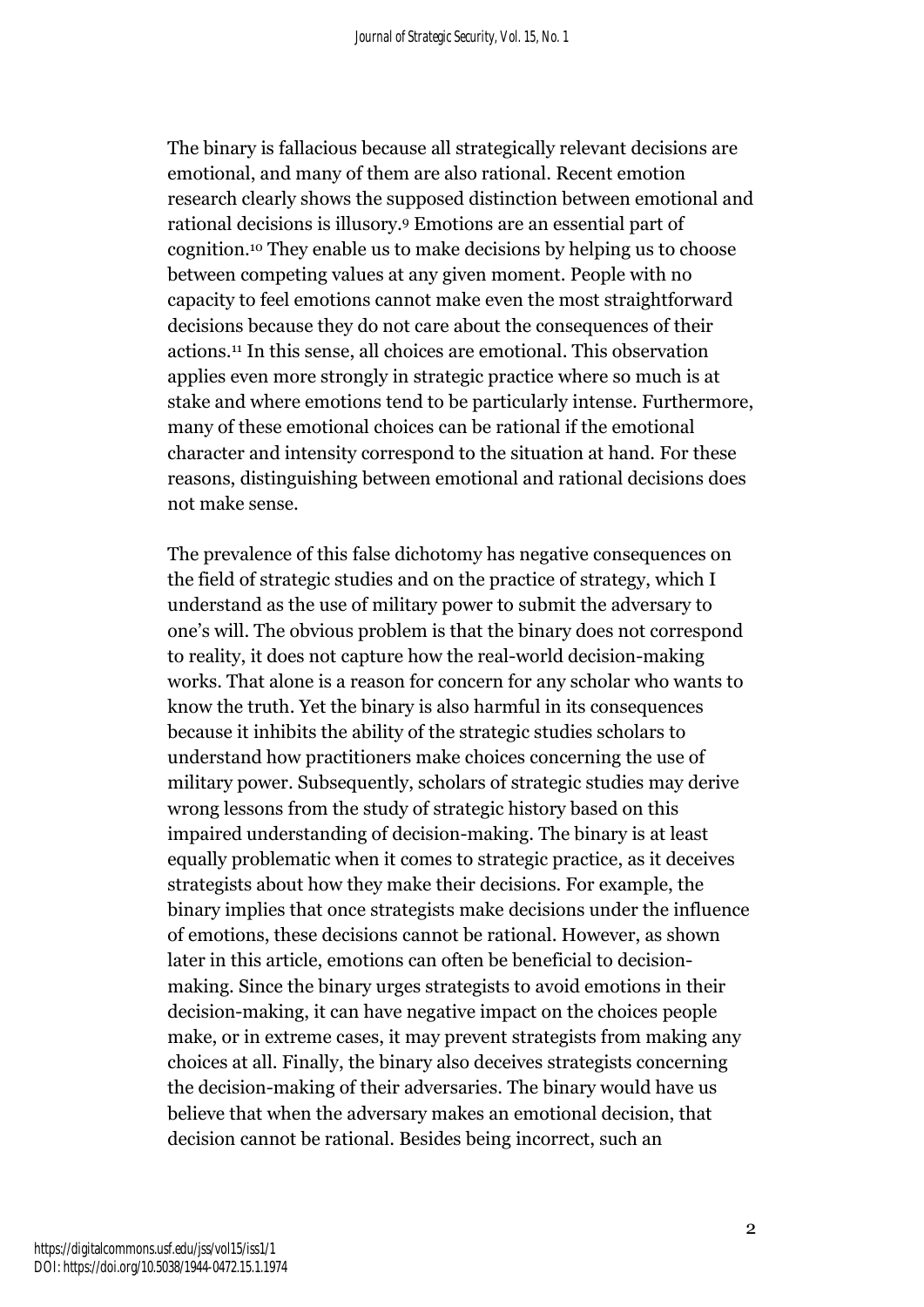assumption is also dangerous in strategic practice because it may motivate the strategist to underestimate the adversary.

If strategic studies scholars and strategists want to understand and anticipate choices people make in war, they need to go beyond the emotional/rational decision-making distinction. Since emotions are the salient force driving cognition and behaviour, any analysis of strategically relevant choices should be emotion-centric. Scholars from other fields have already developed nuanced decision-making models along these lines. <sup>12</sup> It is high time for the strategic studies community to follow suit. The best way to start is by acknowledging that all human choices are inherently emotional. Since each emotion has a unique influence on cognition, it is necessary first to identify the emotion that the actor feels and the stimulus that inspires the emotion. The next step then is to appraise how each emotion influences cognition and what behaviour it motivates. The final step is to assess the appropriateness of the emotional response, which tells us how rational the resulting choice was. Although this kind of emotion-centric analysis may not convey the same robust predictive power as traditional rational choice models, it best reflects how humans make choices and act in the real world. Since strategy inevitably takes place in the real world, the emotion-centric analysis is the best tool available, if not for prediction, then for description and anticipation.

The current article contributes to the relatively recent but ongoing incorporation of emotion science into research on strategy. International Relations scholars have already recognized the relevance of emotions to human decision-making. <sup>13</sup> While strategic studies scholarship has adapted more slowly to this "emotion-centric" trend, some notable works on the subject have already emerged. For example, some scholars of strategy have already explored how military power can elicit certain emotions and how those emotions then affect subsequent decision-making.<sup>14</sup> Yet these studies are still too few and the topic remains on the periphery of scholarly interest. It is possible that one of the reasons for the relative lack of research on this topic is the prevalence of the false dichotomy examined in the current work. This theoretical article thus may serve as a stepping stone for further empirical work on the subject because it sheds light on how people make strategically relevant choices and it provides guidelines on how to analyse those choices.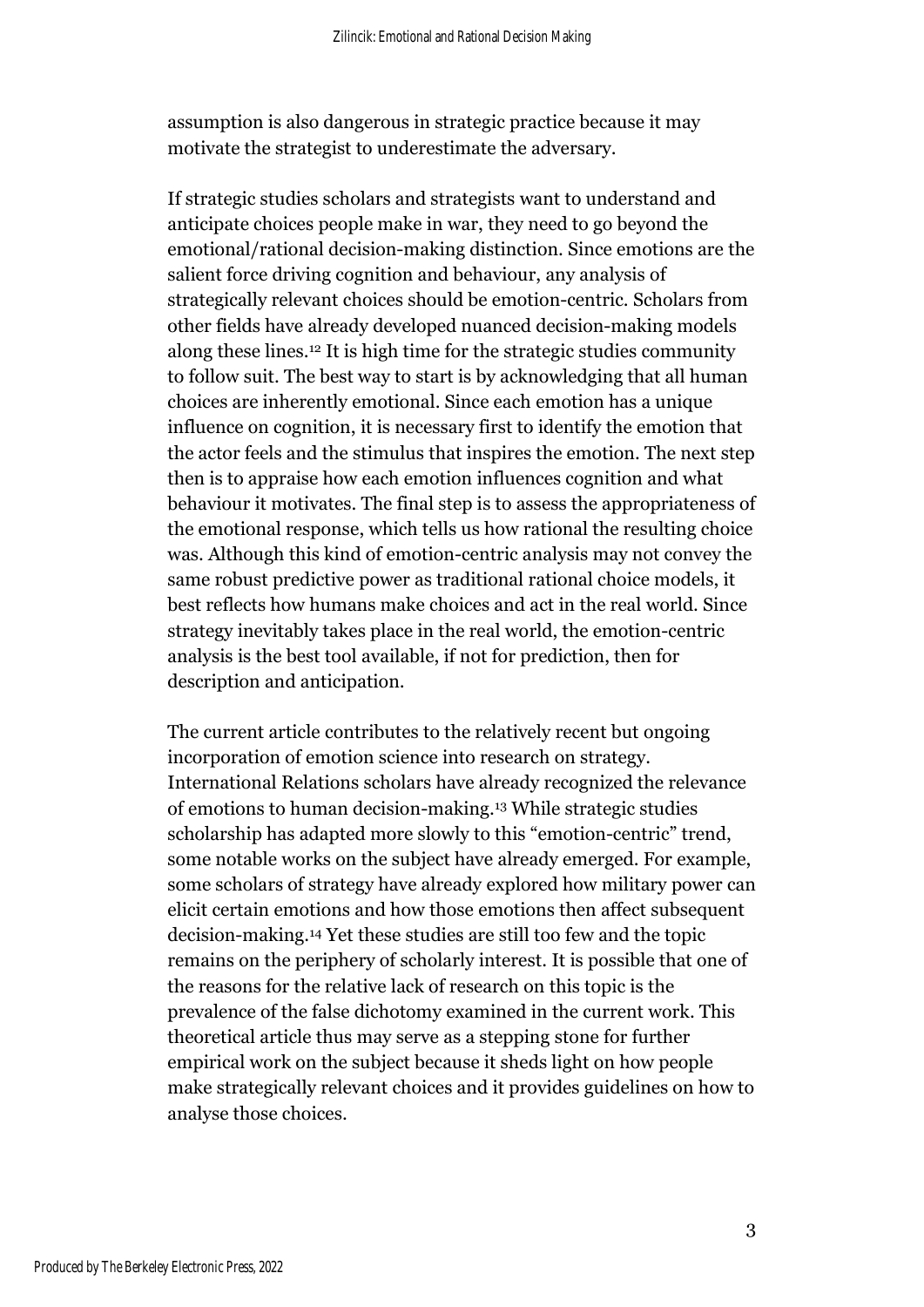The article proceeds in the following way. The first section traces how the binary has become popular within the two mainstream traditions of strategic studies. The second section explains the fallacy behind the distinction. The third section develops a new way of thinking about choices in war. The conclusion presents the academic and practical implications of the argument.

#### The Binary

The tendency to put rational and emotional decision-making in contrast with each other originated in the Western philosophical tradition. From antiquity onward, philosophers such as Seneca and René Descartes argued for a separation of mind and body, and hence of rationality and emotion. Even as late as in the 1980s, some philosophers saw emotions as a burden to rational decision-making and, therefore, to a good life in general. For example, in his essay on the utility of emotions, philosopher Jerome Shaffer observed that "from a rational and moral point of view, I can see no possibility of a general justification of emotion. And it is easy enough to imagine individual lives and even a whole world in which things would be much better if there were no emotion."<sup>15</sup> Although recent philosophical scholarship has reassessed the relationship, the binary thinking about emotion and reason had already leaked to other disciplines, including strategic studies<sup>16</sup>

Strategic studies have nurtured the binary in two distinct traditions. The first one is a legacy of the Prussian military theorist Carl von Clausewitz, whose writings keep inspiring contemporary scholars of classical strategy. Clausewitz himself had a rather nuanced understanding of the relationship between emotion and rationality. However, his theory's fundamental concept, the so-called wondrous trinity, can be (and has been) interpreted as putting emotions in opposition to rationality.<sup>17</sup> Clausewitz described war as consisting of "primordial violence, hatred, and enmity…chance and probability…and of its element of subordination, as an instrument of policy."<sup>18</sup> He further asserted that any war's character results from the interaction between these tendencies, just as a pendulum oscillates chaotically when put between three magnets. Prominent scholars in the field now consider the trinity, and the associated contrast of emotion with rationality, to be the centrepiece of Clausewitz writing.<sup>19</sup> These modern interpretations aim to make the theory more accessible to wider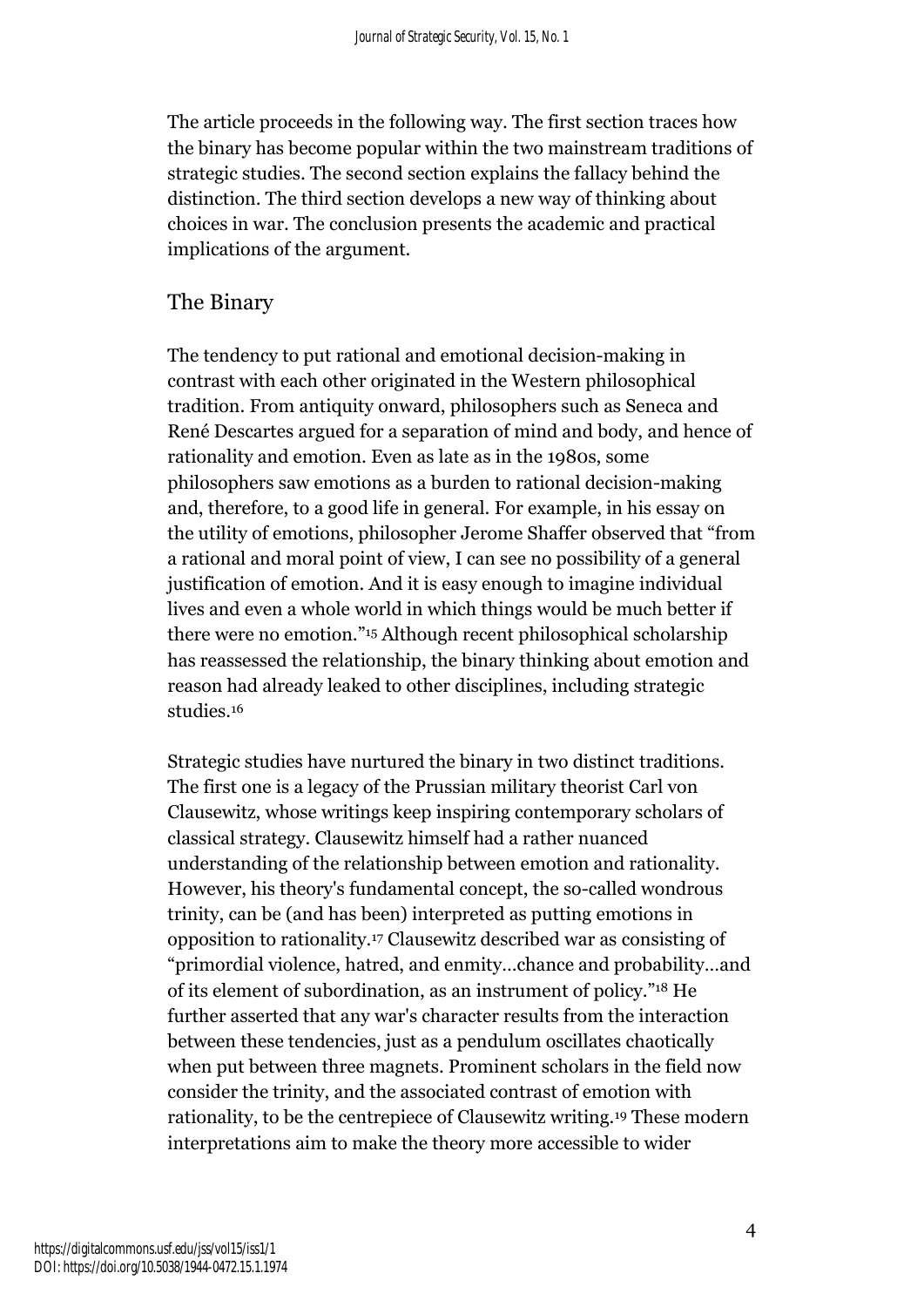audiences and simplify what Clausewitz describes in a more complex manner.

Thus, contemporary scholarship casts the individual elements of the trinity as "emotions, chance and probabilities and reason" or as "irrationality, non-rationality and rationality."<sup>20</sup> These recent interpretations thus explicitly equate emotions with irrationality. The magnet metaphor has also caught on, and it further propagates the idea that emotions (irrationality) pull war into one direction while policies (rationality) into another one.<sup>21</sup> Hence, through their well-intentioned efforts to emphasize the relevance of Clausewitz to contemporary wars, classical strategy scholars keep popularizing the idea that choices in war are either emotional or rational.

The second tradition in which the binary has flourished is the coercion school of strategic studies. The school emerged in response to the invention of nuclear weapons and its main task was to assess the utility of this weaponry. The school's adherents, such as Bernard Brodie and Thomas Schelling, have theorised ways through which the threat of using these weapons impacts the adversary's decision-making. For much of its history, the coercion scholarship relied on the assumptions of inherent rationality, assuming that humans generally aim to maximize benefits and reduce costs associated with their efforts. <sup>22</sup> To the extent the scholarship considered emotions at all, it assumed that emotions inevitebly interfere with rational decision-making.<sup>23</sup> This perspective may seem ironic given that deterrence, as its etymology betrays, relies on fear for its functioning.<sup>24</sup> Consequently, some coercion scholars have recently started to question the distinction between emotion and rationality.<sup>25</sup> However, these works have yet to penetrate to the mainstream of general coercion scholarship. Since the assumption of rationality still underlies much of the coercion theorising, the distinction between emotion and rationality remains popular.

In summary, the binary distinction between emotional and rational decision-making remains popular in the two prominent schools of strategic studies. Classical strategists see the binary as a defining feature of Clausewitzian theory of war, which they consider the best theory available. In contrast, coercion theorists maintain the distinction because they rely on decision-making models that assume the inherent rationality of human decision-makers and treat emotions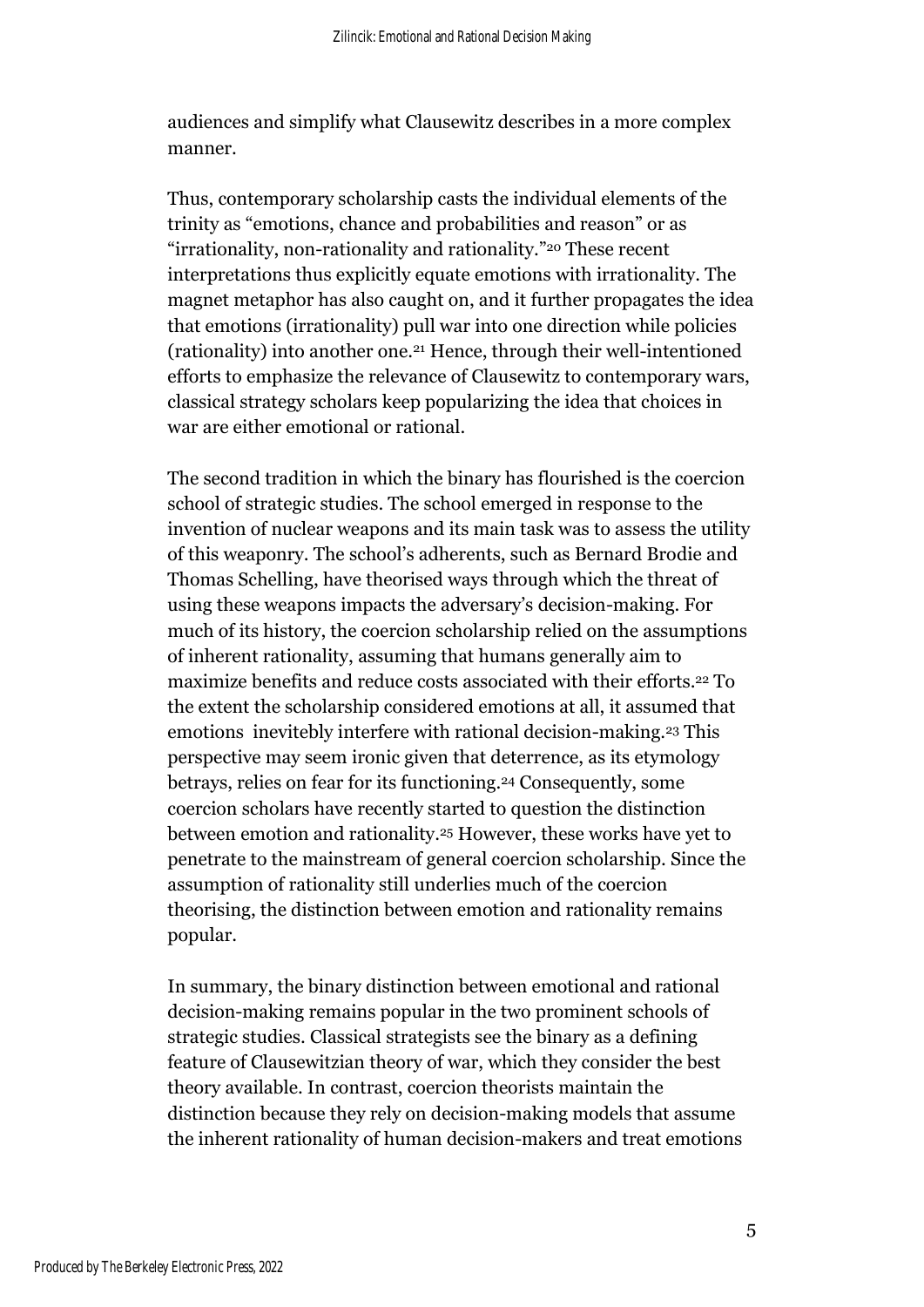as an interfering factor in the process. The next section uses recent emotion research to show why the binary is inaccurate.

## The Fallacy

Emotion research over the last four decades shows that the binary distinction constitutes a false dilemma. Far from being a mere nuisance in life, emotions form the most important aspect of our lives. Emotions are the key mechanism people have to deal with the complexity and uncertainty of reality.<sup>26</sup> Emotions help people make sense of the world by influencing both the ways they think and how they act to best respond to the situations at hand. Emotions influence both what people think and how they think about it.<sup>27</sup> They also shape behaviour because they can suspend all the other actions to orchestrate various bodily mechanisms to deal with the stimuli a person finds relevant for their survival and well-being at any given moment.<sup>28</sup> These findings paint a radically different picture of emotional utility than the traditional distinction would have made us believe.

The separation of emotional and rational-decision-making is fallacious for two reasons. First, rationality without emotions is irrelevant, especially in the conduct of strategy. Rationality is only relevant when it manifests itself in decisions or actions; otherwise, it is a mere exercise in abstract theorising with no utility to the real world. Emotions enable rationality to be relevant because they help us make choices. It is through emotions that people can decide between competing priorities. Simply put, emotions make us care.<sup>29</sup> Without emotions, people are unable to make even the simplest decisions.<sup>30</sup> This observation applies even more strongly in the context of strategic affairs because these present people with difficult choices all the time. Hence, all relevant choices, whether rational or less so, are emotional.

Second, many of the emotional choices can be rational as well. Emotionally selected objectives can be reasonable, and emotionally motivated actions can be effective. For example, Otto von Bismarck, a man often cast as the quintessential rational decision-maker, was an exceptionally emotional individual.<sup>31</sup> Yet, instead of hindering his decision-making, emotions often enhanced it. Fears of the outside intervention, of the protracted war and the instability at the borders, motivated Bismarck to choose limited rather than absolute objectives in his wars. These objectives were reasonable, given the limited resources at Prussia's disposal and the other European nations' hostile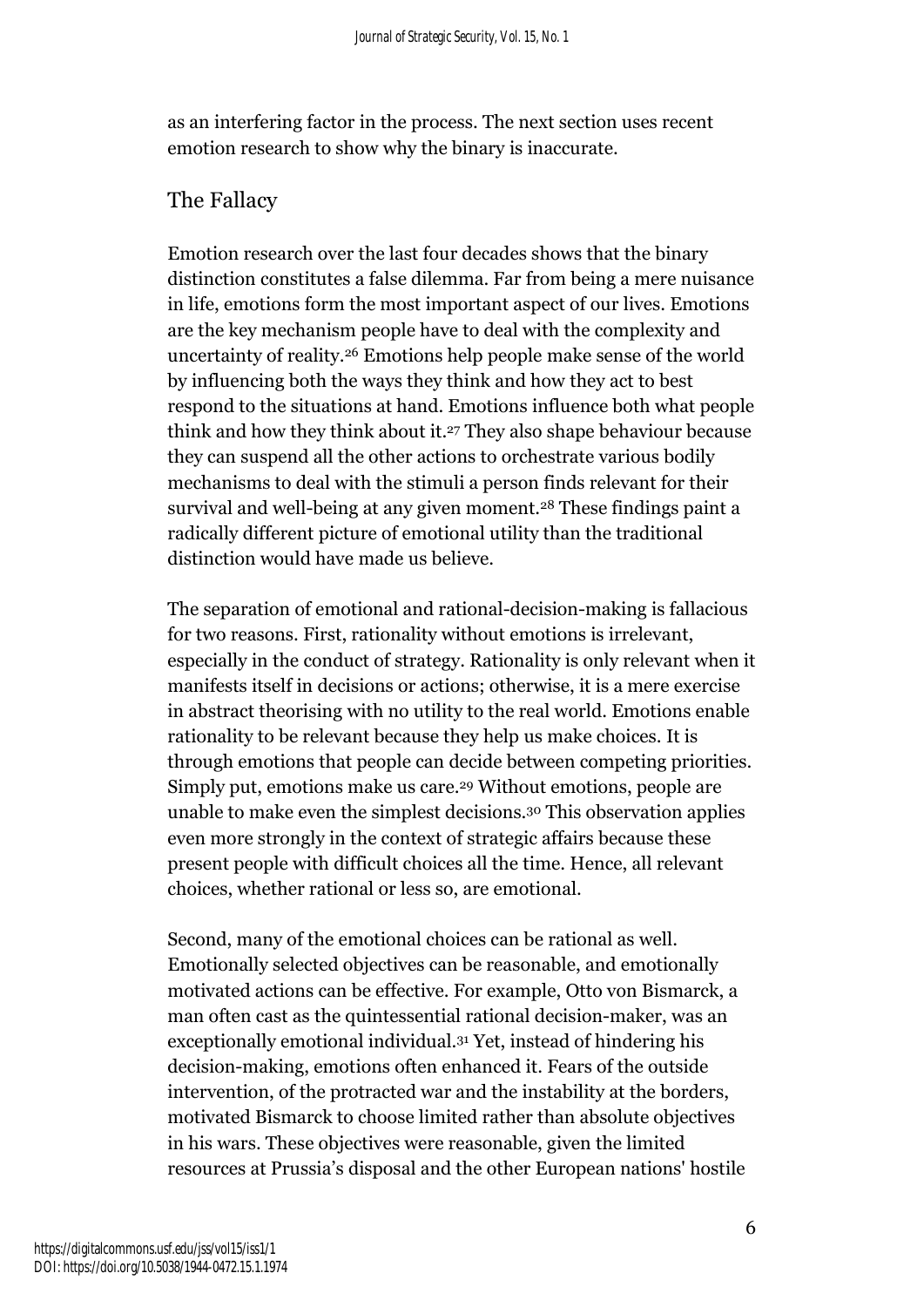disposition. Emotions also guided Bismarck's conduct of war. For example, during the Franco-Prussian war, the chancellor chose to bombard besieged Paris rather than starve the inhabitants because he feared other nations coming to France's aid.<sup>32</sup> Fear motivated him to act quickly and violently rather than to wait. His action was effective and hence rational because it saved time and contributed to the desired objectives since France surrendered soon after the heavy bombardment. Therefore, if the character and the intensity of the emotion are appropriate to the situation, then the selected objectives might be reasonable, and the actions taken can be effective.

Of course, not all emotional choices are inherently rational. Emotions emerge based on our appraisal of situations rather than because of the situations themselves.<sup>33</sup> Hence, if people interpret the situation at hand in a wrong way, they may experience emotions that motivate them to make irrational decisions. For example, if they interpret a particular action as a provocation instead of a threat, then they will feel angry rather than scared, and depending on the actual situation, decision motivated by anger may in fact be unreasonable or ineffective compared to one made on fear. Similarly, if they find themselves in a situation where prudent decisions made in intense fear promise the best chance of success, then feeling a less intense fear may prevent them from making the right decision. Hence, if the character or the intensity of the emotion is inappropriate to the situation, then the resulting decision is likely to be irrational.

Altogether, the false dichotomy is untenable considering contemporary emotion research. Emotions are necessary for strategically relevant decision-making to occur, and indeed the decisions made on emotions are often rational. At the same time, emotions are not inevitably sufficient to rational decision-making; they may hinder rational decision-making if their character or intensity does not correspond to the real situation. The next section proposes a way on how to move beyond the traditional distinction.

### The Way Ahead

This section uses the emotion-centric perspective to offer basic guidelines on how to think about choices in strategic affairs. The first step is to identify the relevant emotional experience that has occurred is about to occur. A good way to start an analysis is to try to understand how the strategists appraise the situation in which they happen to be.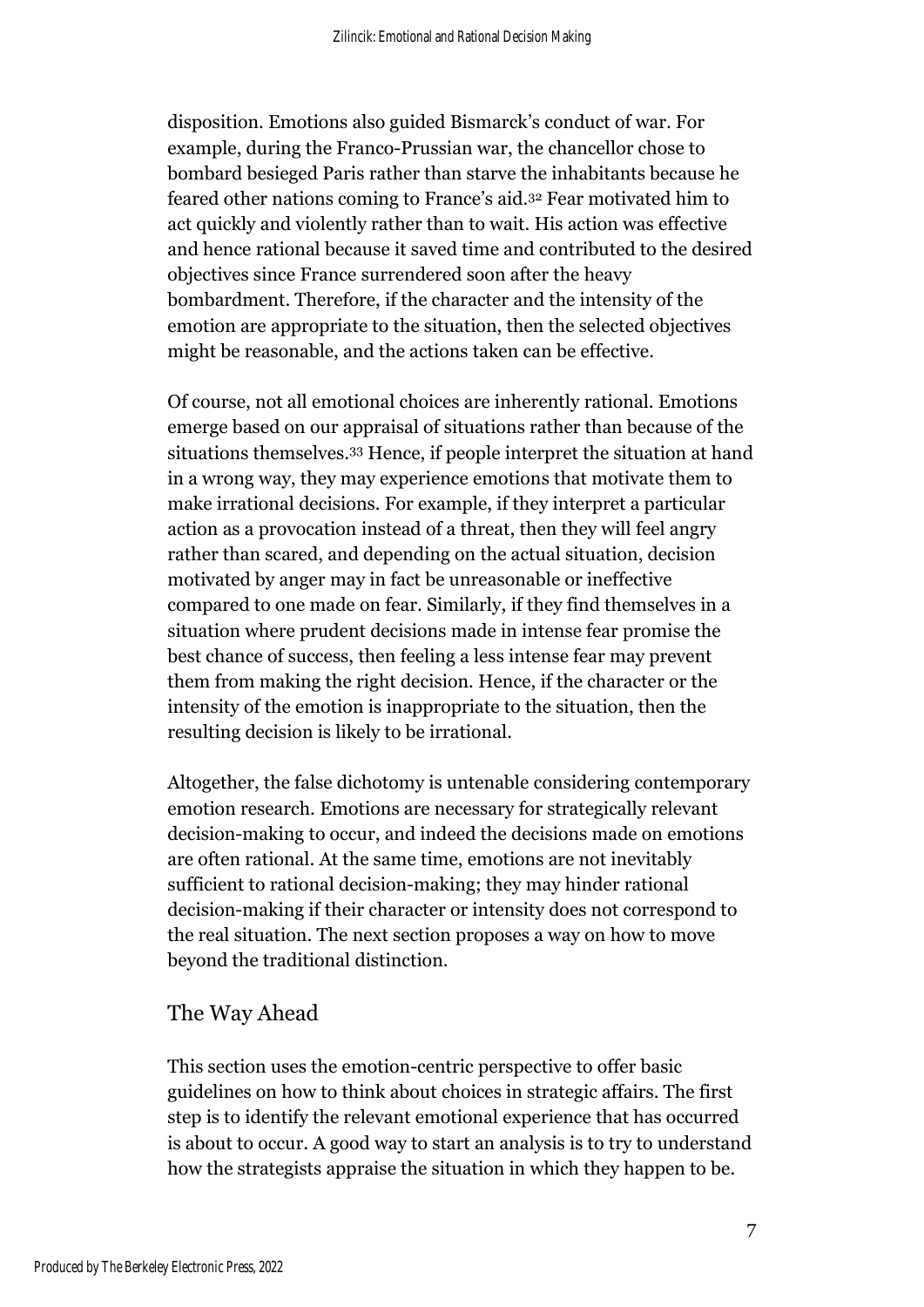Their appraisal of the situation will tell us what sort of emotions they might feel.<sup>34</sup> Do they see the situation as threatening? Then perhaps they feel scared. Do they deem the situation to be a provocation? Then maybe they are angry. Do they consider the situation to be a loss? Then they are most likely sad. Relatedly, it is imperative to identify the stimulus that inspires the emotion. Are the strategists afraid of the home front developments or do they fear the adversary's military power? If they are angry, is it because they an ally betrayed them or because of the adversary's provocation? If they are sad, is it because they lost an ally or a battle? Understanding the emotional experience in the proper context gives us a solid ground to explain subsequent choices.

The second step is to map the influence of specific emotion on cognition and behaviour. This influence depends on each emotion's intensity, character, and on the stimulus that inspires the emotion. In general, more intense emotions are likely to have more profound influence on decision-making than the less intense ones. Similarly, due to the prevalence of the so-called negativity bias, negative emotions are likely to have stronger influence on decision-making than positive emotions.<sup>35</sup> Beyond these generalizations, each emotion has unique effects, and the scholars need to know them in advance.<sup>36</sup> Some emotions convey a rather straightforward influence.

Sadness, for example, makes people pessimistic and motivates them to abandon the objective they originally pursued but now see as lost.<sup>37</sup> Sadness can then decrease the will to fight and even motivate surrender or at least abandonment of conquest.<sup>38</sup> Anger is the exact opposite of sadness. Angry individuals are optimistic and bold, even reckless in their behaviour.<sup>39</sup> Anger then motivates bold actions and aggressive behaviour in war. Fear is a more complicated emotion. It has a similar cognitive influence as sadness, but it offers a portfolio of behavioural tendencies, from freezing to fleeing to fighting. Consequently, fearful individuals may be reluctant to seek battles, but they will fight when they appraise other options as denied.<sup>40</sup> However, these general observations only apply if the adversary inspires the respective emotions. Changes in emotional stimuli may alter subsequent emotional influence. For example, if the strategists fear unfavourable domestic developments more than they fear the adversary, they may prefer fighting to strengthen their position at the home front. Hence, while the influence of individual emotions is to some extent predictable, it is also context-dependent.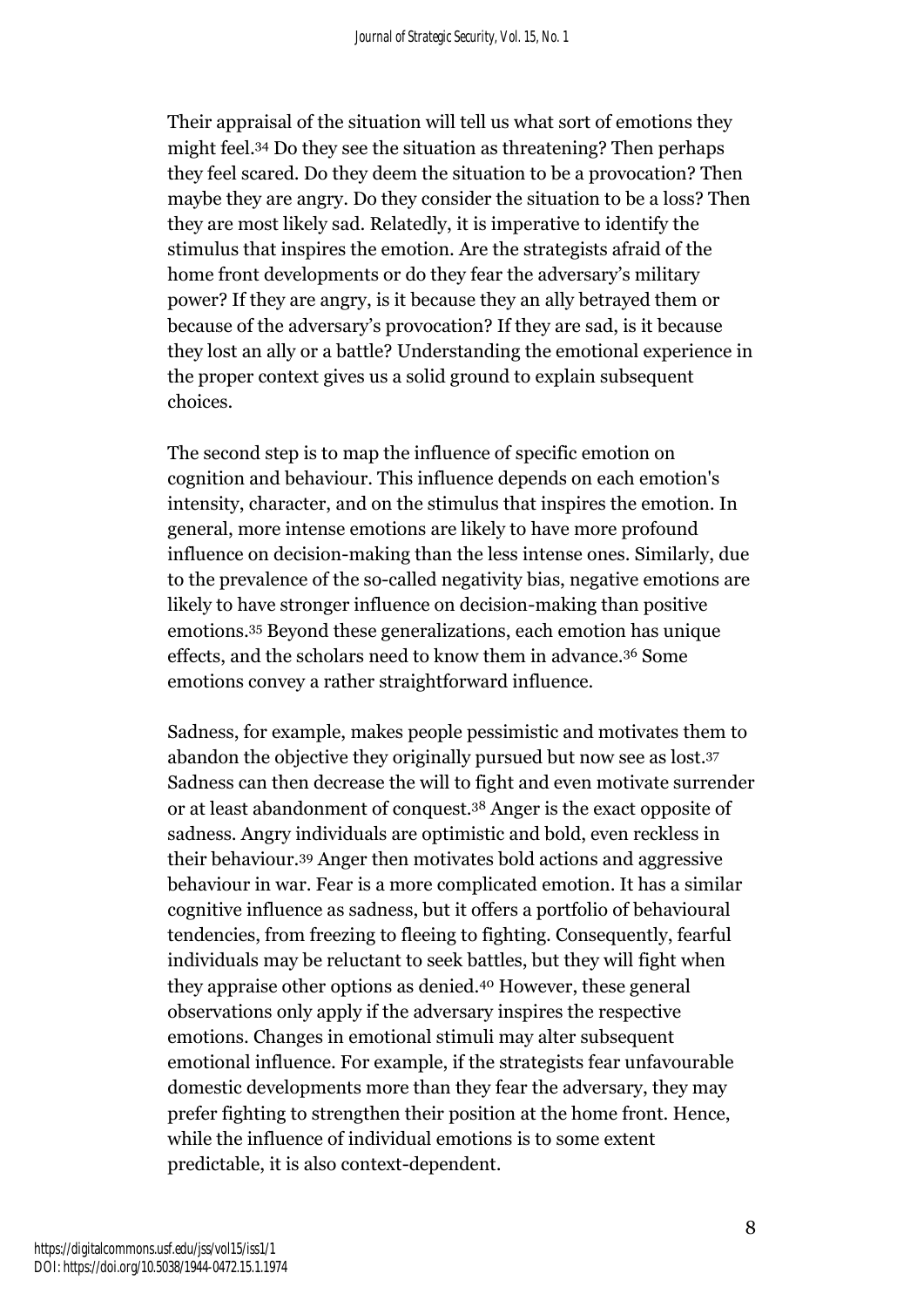The final step is to assess the appropriateness of the emotional experience to the situation at hand. The aim here is to appraise whether the emotion suits the situation. Were the strategists justified in seeing the situation as a threat, a provocation, or a loss? If yes, were they scared, angry or sad about the right thing? It is always possible that the strategists care about wrong issues and subsequently feel emotions that motivate them to make irrational decisions. Hence to evaluate whether any given emotional choices are also rational, it is crucial to assess strategic choices about the emotional context.

A case of the Roman Emperor Augustus can illustrate the suggested approach to analysis. In the year 9 A. D., Emperor Augustus learnt that Germanic tribes annihilated three Roman legions in the battle of Teutoburg forest. This event had a profound psychological impact on the emperor and his subsequent decisions. Which emotions did Augustus feel when the news reached him? Direct accounts of his psychological response indicate he felt intense fear and sadness.<sup>41</sup> He saw two aspects of the situation as especially threatening. He feared a foreign invasion of The Roman Empire. Augustus suspected that Rome's adversaries might attack once they saw that it was possible to defeat Romans in battle. For similar reasons, he feared domestic uprisings. The Roman population now included significant numbers of Germanic natives, and these, according to Augustus, posed a potential security threat. But Augustus also felt sad. He perceived the defeat as a significant loss of well-trained soldiers that he might have needed in the future. How did fear and sadness influence his decision-making? Fear of domestic revolts led him to post guards throughout Rome, dismiss troops composed of German natives and empowered local governors in provinces that he considered as conveying a serious risk of revolt. Fear of external invasion motivated Augustus to strengthen forward defenses in the areas he saw as insecure. Sadness motivated Augustus to abandon further conquest beyond the Rhine. Some historians disagree with this traditional interpretation and instead argue that the decision to abandon further conquest was only made by the subsequent Emperor Tiberius. In either case, sadness probably played the role in the decision because Tiberius was aware the significant loss the defeat constituted for the Empire. <sup>42</sup>

Were the emotions appropriate to the situation and hence rational? The fears of foreign invasion and domestic uprisings were perhaps unreasonably intense as no such threats occurred. It is, of course,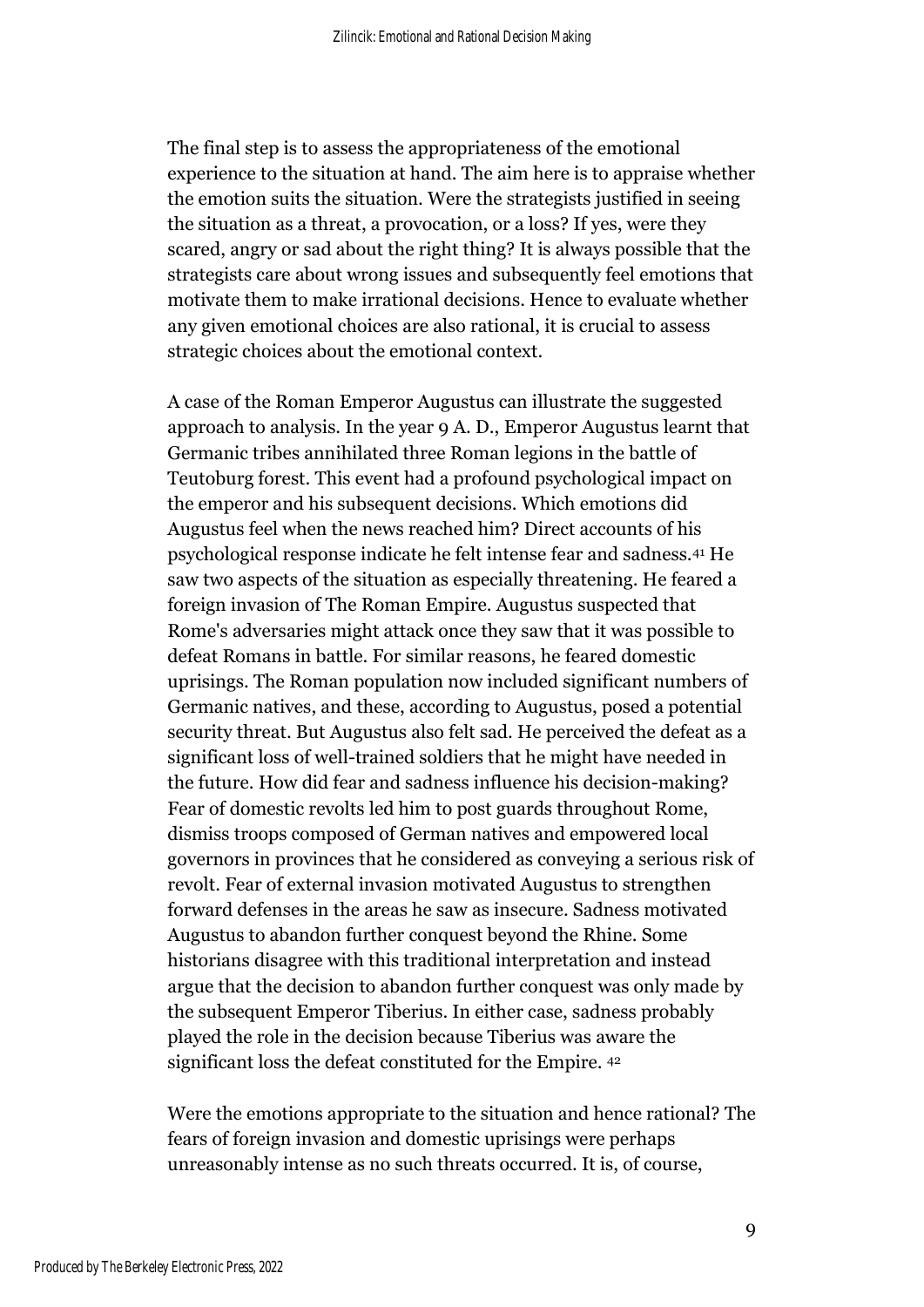possible that Augustus' policies dissuaded the dangers from manifesting, but there is no sufficient historical evidence to support this proposition. In contrast, intense sadness was appropriate to the situation because the defeat constituted a significant loss of men and material by any measure. The consequent abandonment of the conquest seems like a wise political choice in this context. Therefore, it seems that of the two emotionally driven decisions, the first one was arguably irrational while the second one was rational.

This emotion-centric approach does not convey the robust predictive power of traditional rational choice theories. While specific emotions do have clear cognitive and behavioral tendencies, their influence is also heavily context-dependent. This means that predictions rooted in emotion theories do not offer strong grounds for prediction. The emotion-centric approach sacrifices predictive power for the sake of accurate description. Like traditional strategic theory, it seeks to cast some light on the phenomenon's complexity rather than offer simplistic hypothesis testing grounds. It gives scholars a tool to understand and, at best, to anticipate choices people make in war. Ultimately, explanations that correspond with reality are more valuable than predictions imposing simplicity on an inherently complex phenomenon.

### Conclusion

Emotions are necessary for all strategically relevant decisions to emerge and many of these decisions can be rational. Emotions enable priority selection between competing objectives, and they often motivate the most sensible courses of action. For these reasons, strategic studies scholarship should abandon the false dichotomy of dividing decisions into rational and emotional. The article proposes a new way to make sense of choices in war. It introduces an emotioncentric analysis is required to identify the proper emotional context of the situation, appraise the influence of emotions on cognition and behavior, and assess the emotional experience's appropriateness. This new perspective is more useful than the traditional distinction because it appreciates real-world decision-making nuances. This, in turn, gives scholars a better tool to understand how choices occur and it may motivate strategists to reflect on the choices they make in practice, as well as to anticipate the decisions the adversary may make.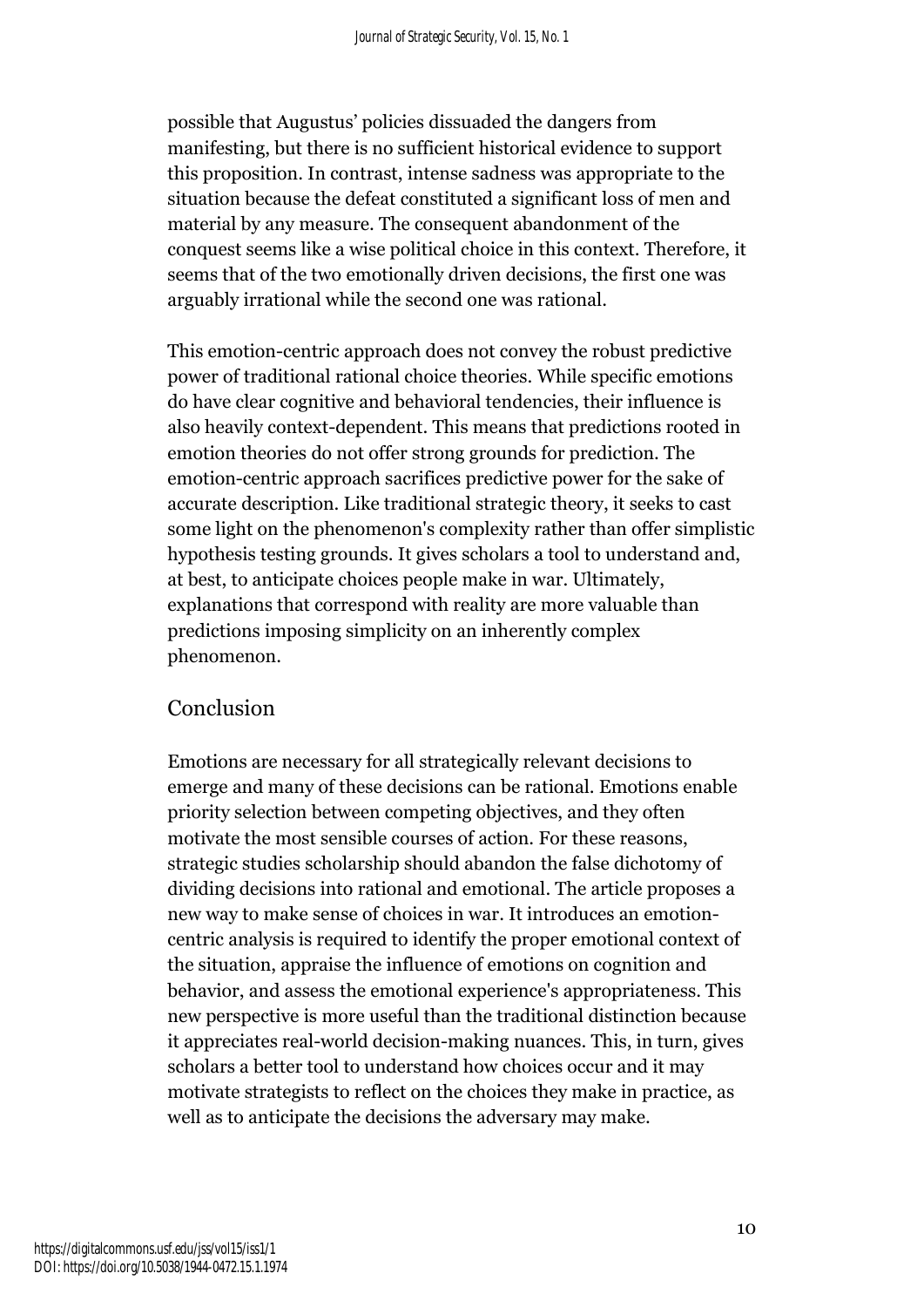Eschewing the false dichotomy may have salient impact on some aspects of strategic theory, especially on the Clausewitzian theory of war. If emotional decisions can be rational, then the Clausewitzian theory, at least in its mainstream interpretations, makes little sense. The whole point of the theory is that the character of each war depends on the interaction between emotional and rational decisions. Yet as this article shows, that interaction cannot occur, because all decisions are inherently emotional, and many are rational. Hence, while previous critiques of Clausewitz have focused on marginal and often misinterpreted aspects of the Prussian's theory, contemporary psychological research cuts to the matter's essence. <sup>43</sup> The popular interpretation of Clausewitzian theory of war is no longer tenable considering our current knowledge.

Strategic studies scholars now face two choices, provided they want to follow the most recent emotion science rather than cling to an outdated tradition at all costs. The more radical step would be to abandon the use of the trinity altogether. While possible, this course of action is perhaps too harsh because Clausewitzian theory can still say a lot about war, if only by stressing chance and probabilities as the latter's essential components. A more prudent way to deal with the contradiction may be a slight reinterpretation of the trinity. Instead of emotion, chance and rationality, the components should include violence, chance and friction, and politics. This reinterpretation avoids the false dichotomy and acknowledges the central role of violence in Clausewitzian theory, which has always been oddly missing in the more popular interpretations. Thus, the reinterpretation stays sufficiently faithful to the original material while also better reflecting contemporary psychological research.

#### Endnotes

<sup>4</sup> Cole Petersen, "Clearing the Air – Taking Manoeuvre and Attrition Out of Strategy," *Military Strategy Magazine* 2, no. 3 (2012): 15–19, https://www.militarystrategymagazine.com/article/clearing-the-air-takingmanoeuvre-and-attrition-out-of-strategy/.

<sup>&</sup>lt;sup>1</sup> Some famous trinities include the ends-ways-means formula, the fear-honorinterest trinity and Clausewitzian theory of war.

<sup>2</sup> Chiara Libiseller and Lukas Milevski, "War and Peace: Reaffirming the Distinction," *Survival* 63, no. 1 (2021): 101–12, 10.1080/00396338.2021.1881256.

<sup>3</sup> Stephen Biddle, *Nonstate Warfare: The Military Methods of Guerillas, Warlords, And Militias* (Princeton: Princeton University Press, 2021).

<sup>5</sup> Carl von Clausewitz, *On War*, ed. Michael Howard and Peter Paret (Princeton: Princeton University Press, 1989), 370, 377.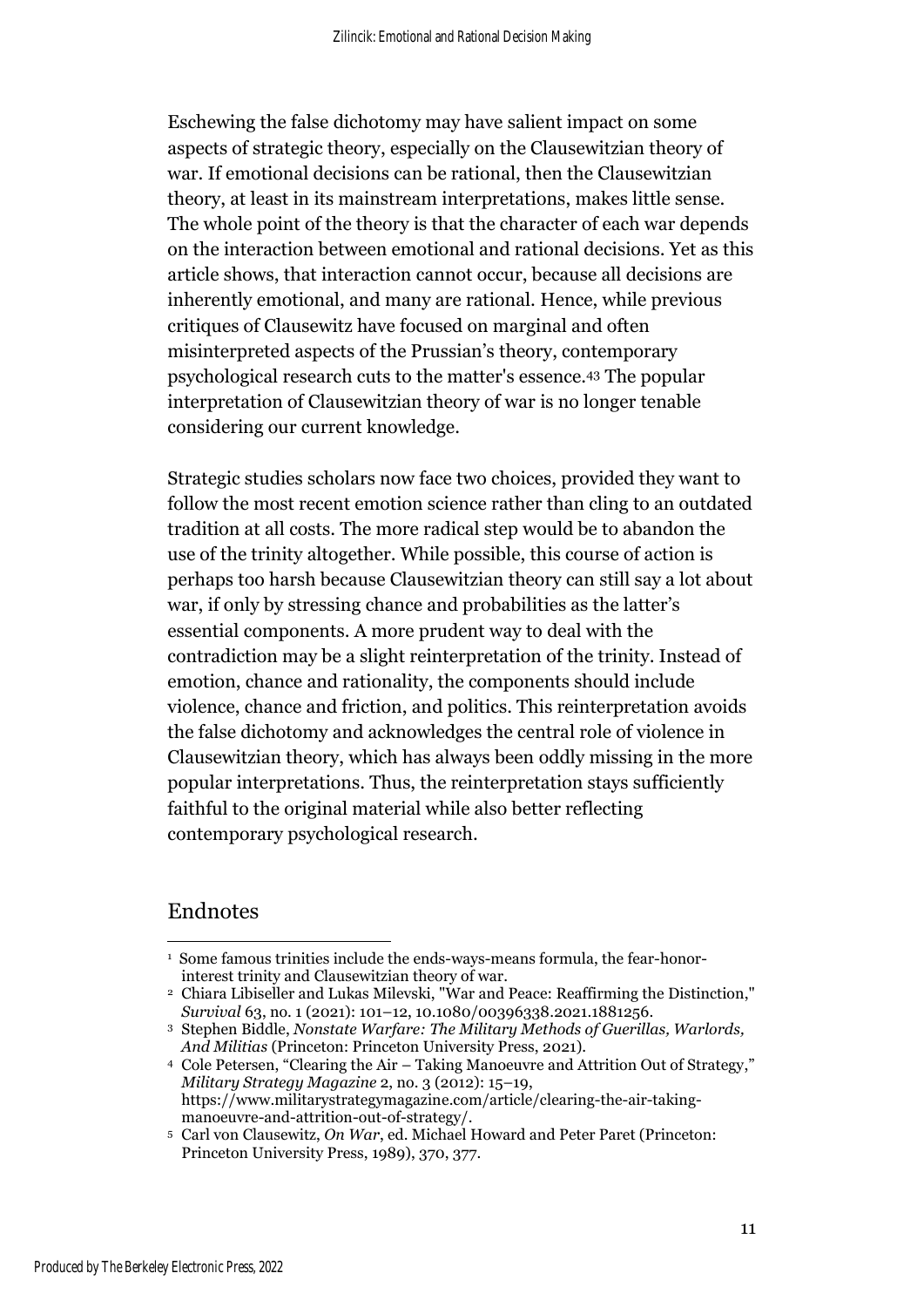- <sup>6</sup> The0re is no universally accepted definition of emotion but the proposed one is sufficient for the scholars of strategic studies because it lists the key components of all emotions.
- <sup>7</sup> Bradford A. Lee and Karl F. Walling, "Introduction," in *Strategic Logic and Political Rationality: Essays in Honor of Michael Handel*, edited by Bradford A. Lee and Karl F. Walling, 1–25. Lonon: Frank Cass, 2003; M. L. R. Smith, "Explaining Strategic Theory," *Infinity Journal*, no. 4 (2011): 27–30, https://www.militarystrategymagazine.com/article/explaining-strategic-theory/.
- <sup>8</sup> Kenneth Payne, *The Psychology of Strategy: Exploring Rationality in the Vietnam War* (London: Hurst and Company, 2015); Jonathan Mercer, "Rationality and Psychology in International Politics," *International Organization* 59, no. 1 (2005): 77–106, 10.1017/S0020818305050058.

<sup>9</sup> Elizabeth A. Phelps, Karolina M. Lempert, and Peter Sokol-Hesner, "Emotion and Decision Making: Multiple Modulatory Neural Circuits," *Annual Review of Neuroscience* 37 (2014): 263–87, 10.1146/annurev-neuro-071013-014119.

- <sup>10</sup> John Tooby and Lena Cosmides, "The Evolutionary Psychology of the Emotions and Their Relationship to Internal Regulatory Variables," in *Handbook of Emotions*, ed. M. Lewis, J. M. Haviland-Jones, and L. F. Barret, 3rd ed. (New York: Guilford, 2008), 114–37.
- <sup>11</sup> Antonio Damasio, *Descartes' Error: Emotion, Reason, and the Human Brain*, 2nd ed. (New York: Penguin Books, 2005).
- <sup>12</sup> Jennifer Lerner, Ye Li, Piercarlo Valdesolo, Karim S. Kassam, "Emotion and Decision Making," *Annual Review of Psychology* 66, no. 1 (January 2015): 799– 823, 10.1146/annurev-psych-010213-115043; Robin Markwica, *Emotional Choices: How the Logic of Affect Shapes Coercive Diplomacy* (Oxford: Oxford University Press, 2018).
- <sup>13</sup> Yohan Ariffin, Jean-Marc Coicaud, and Vesselin Popovski, eds. *Emotions in International Politics* (New York: Cambridge University Press, 2016).
- <sup>14</sup> Kenneth Payne, *The Psychology of Strategy: Exploring Rationality in the Vietnam War* (London: Hurst and Company, 2015). Lukas Milevski, "Battle and Its Emotive Effects in War Termination," (Changing Character of War Conference, Oxford, 2019).
- <sup>15</sup> Jerome A. Shaffer, "An Assessment of Emotion," *American Philosophical Quarterly* 20, no. 2 (April 1983): 169, https://www.jstor.org/stable/20013996.
- <sup>16</sup> Patricia Greenspan, "Emotional Strategies and Rationality," *Ethics* 110, no. 3 (2000): 469–87, 10.1086/233320.
- <sup>17</sup> Nikolas Gardner, "An Object Suspended Between Three Magnets? A Closer Look at Clausewitz's Trinity," *Military Strategy Magazine* 7, no. 3 (2021): 26–31, https://www.militarystrategymagazine.com/article/an-object-suspended-betweenthree-magnets-a-closer-look-at-clausewitzs-trinity/.
- <sup>18</sup> Clausewitz, *On War*, 88.
- <sup>19</sup> Christopher Bassford, "The Primacy of Policy and the "Trinity" in Clausewitz's Mature Thought," in *Clausewitz in the Twenty-First Century*, ed. Hew Strachan and Andreas Herberg-Rothe (Oxford: Oxford University Press, 2007), 74–90.
- <sup>20</sup> Bassford, "The Primacy of Policy and the "Trinity," in Clausewitz's Mature Thought," 80.
- <sup>21</sup> Christopher Bassford, 'Tip-Toe Through the Trinity', *ClausewitzStudies* (blog), https://clausewitzstudies.org/mobile/trinity8.htm.
- <sup>22</sup> Christopher H. Achen and Duncan Snidal, "Rational Deterrence Theory and Comparative Case Studies," *World Politics* 41, no. 2 (1989): 143–69, 10.2307/2010405.
- <sup>23</sup> Robert Jervis, Richard Ned Lebow, and Janice Gross Stein, *Psychology and Deterrence* (Baltimore: The John Hopkins University Press, 1985).
- <sup>24</sup> Austin Long, *Deterrence -- From Cold War to Long War* (Santa Monica: RAND Corporation, 2008), 7–8.
- <sup>25</sup> Markwica, *Emotional Choices: How the Logic of Affect Shapes Coercive Diplomacy*.
- <sup>26</sup> Dacher Keltner, Keith Oatley, and Jennifer M. Jenkins, *Understanding Emotions*, 3rd ed. (Hoboken: Wiley, 2014), 238–39.